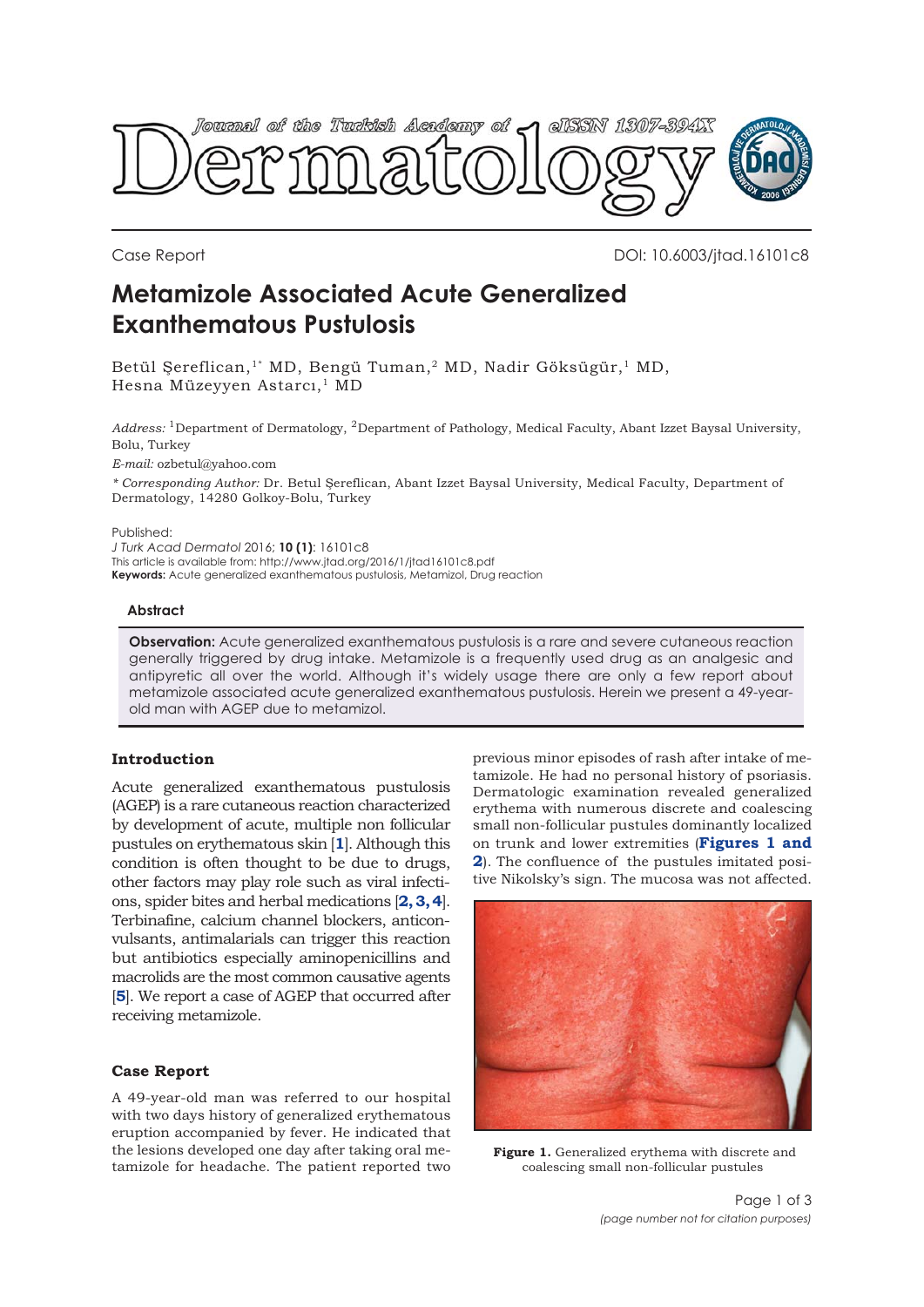<span id="page-1-0"></span>*J Turk Acad Dermato*l 2016; **10 (1)**: 16101c8. http://www.jtad.org/2016/1/jtad16101c8.pdf



Laboratory investigations showed marked leukocytosis (31x109 /L), neutrophilia (27,7x109), raised levels of erythrocyte sedimentation rate (56 mm/h) and C-reactive protein (129 mg/ml). Eosinophile count in peripheral blood, liver and renal function tests were within normal limits. Punch biopsy was performed from lesions and histopathological examination showed spongioform subcorneal pustules, papillary edema and exocytosis of some eosinophils (**Figure 3**). Fever resolved within 48 hours. The pustuler lesions and erythema disappeared within four days by desquamation.

# **Discussion**

The clinical presentation of AGEP is acute onset of pustular rash localized on erythematous area. AGEP's diagnostic criteria include; a) sudden onset of numerous non-follicular pustules on widespread erythema, b) typical histopathologic changes, c) fever above 38°C, d) neutrophilia, e) acute evolution with spontaneous resolution in 15 days [**6**].

Histologically, AGEP is characterized by subcorneal and/or intraepidermal pustules, necrotic keratinocytes, papillary edema and perivascular eosinophilic/neutrophilic infiltrate [**5**].

Metamizole or dipyrone is a non-steroidal anti-inflammatory drug (NSAID) that is widely used in many countries as an analgesic and antipyretic. Some adverse effects of metamizole are agranulocytosis, anemia, acute renal failure, severe thrombocytopenia and DRESS syndrome [**7, 8, 9**].

Here we report a case of AGEP due to metamizole. Skin patch test can be used for confirming culprit drug but our patient refused



**Figure 3.** Intracorneal neutrophilic infiltration, papil-**Figure 2.** Close up view of coalescing pustules lary edema, acanthosis (H&E, x40)

patch test. AGEP has been reported with other NSAIDs; phenylbutazone, naproxen, and acetylsalicylic acid [**10**] but there is a few report due to metamizole in literature [**11, [12,](#page-2-0) [13](#page-2-0)**]. Physicians should be aware of this type of reaction which can be occurred after this drug administration and metamizole must be considered among the potential triggers of AGEP.

# **References**

- 1. Wakelin SH, James MP. Diltiazem-induced acute generalized exanthematous pustulosis. Clin Exp Dermatol 1995; 20: 341-344. PMID: 8548996
- 2. Ofuji S, Yamamoto O. Acute generalized exanthematous pustulosis associated with a human parvovirus B19 infection. J Dermatol 2007; 34: 121-123. PMID: 17239150
- 3. Makris M, Spanoudaki N, Giannoula F, et al. Acute generalized exanthematous pustulosis (AGEP) triggered by a spider bite. Allergol Int 2009; 58: 301-303. PMID: 19307779
- 4. Choi MJ, Kim HS, Park HJ, et al. Clinicopathologic manifestations of 36 korean patients with acute generalized exanthematous pustulosis: a case series and review of the literature. Ann Dermatol 2010; 22: 163-169. PMID: 20548906
- 5. Fernández-Ruiz M, López-Medrano F, García-Ruiz F, et al. Diltiazem-induced acute generalized exanthematous pustulosis: a case and review of the literature. Actas Dermosifiliogr 2009; 100: 725-727. PMID: 19775556
- 6. Contreras-Steyls M, Vílchez-Márquez F, Mota A, et al. Acute generalized exanthematous pustulosis induced by gliclazide: a case report. Int J Dermatol 2013; 52: 1591-1593. PMID: 24261739
- 7. Işık M, Kaya Z, Belen FB, et al. Life-threatening agranulocytosis, anemia, and plasmacytosis after dipyrone use for fever in a child. J Pediatr Hematol Oncol 2014; 36: e46-48. PMID: 23007418
- 8. Redondo-Pachon MD, Enriquez R, Sirvent AE, et al. Acute renal failure and severe thrombocytopenia as-